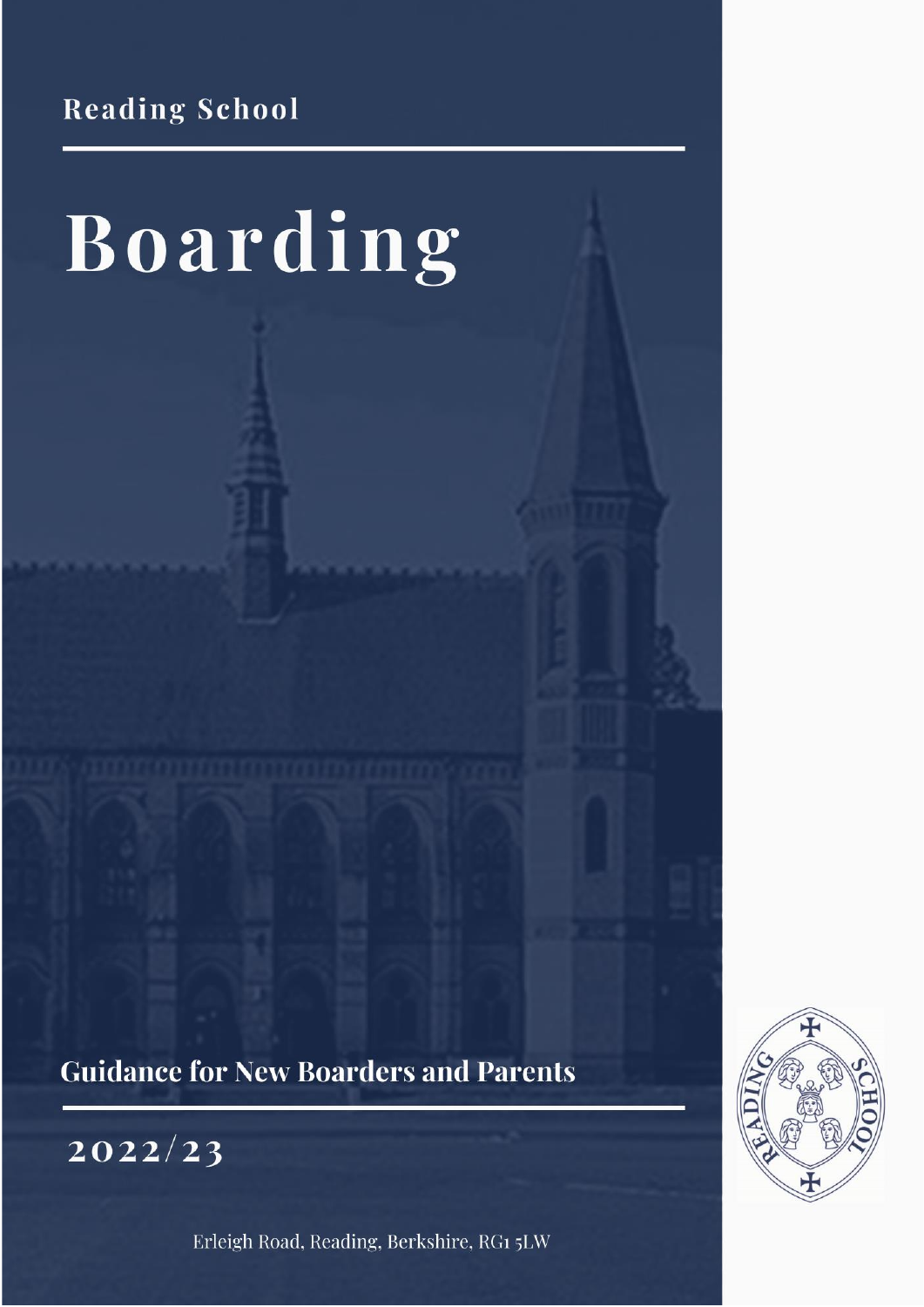# **Contents**

| 1.  |  |
|-----|--|
| 2.  |  |
| 3.  |  |
| 4.  |  |
| 5.  |  |
| 6.  |  |
| 7.  |  |
| 8.  |  |
| 9.  |  |
| 10. |  |
| 11. |  |
| 12. |  |
| 13. |  |
| 14. |  |
| 15. |  |
| 16. |  |
| 17. |  |
| 18. |  |
| 19. |  |
| 20. |  |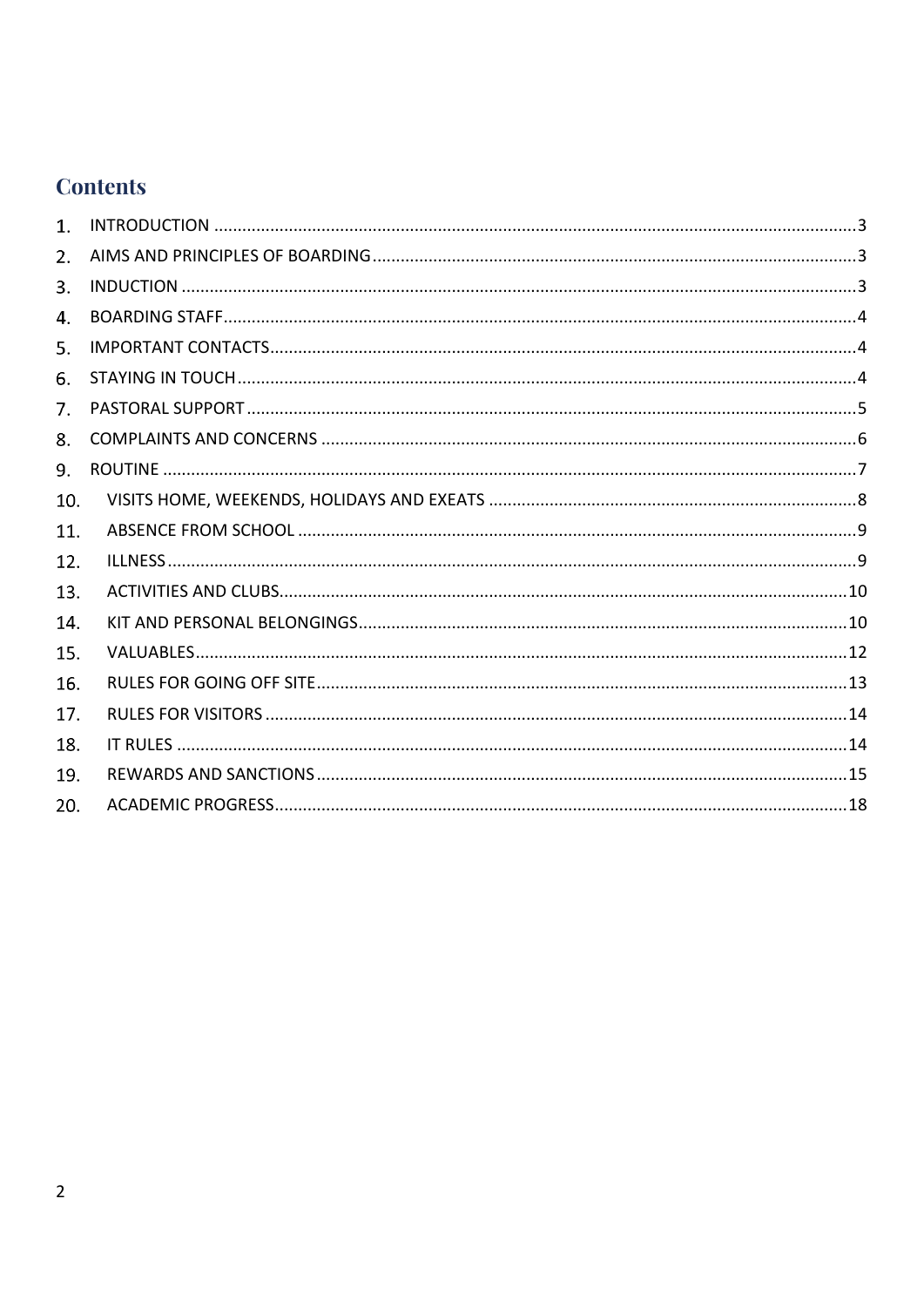# <span id="page-2-0"></span>**I. INTRODUCTION**

Welcome to Boarding at Reading School. These notes are for new boarders and their parents and we hope they provide useful guidance. The contents may not answer all your questions, but hopefully cover most of the details that you may need to know.

If you do have any questions before arriving, please do telephone or email for advice. We want every new boarder to feel at home as soon as they arrive.

# <span id="page-2-1"></span>**AIMS AND PRINCIPLES OF BOARDING**

For your reference, the aims of Boarding at Reading School are:

- 1. To ensure that every boarder feels confident and secure in his surroundings and relationships so that boarders are able to flourish personally, socially and academically.
- 2. To engender a sense of community, so that the best values of family life may be enjoyed enabling all boarders to develop self-awareness, respect for others and open-mindedness.
- 3. To provide an environment and routine in which boarders may aim for excellence in all they undertake, embrace new challenges and strive to be the best they can.
- 4. To model and to expect exceptional standards of inclusivity, care and personal conduct so that boarders develop a sense of moral awareness, self-discipline and integrity.
- 5. To provide opportunities for responsibility and independence, so that boarders develop as individuals, team players and leaders within the Boarding community and the school.

These aims are underpinned by principles and values considered integral to Boarding at Reading School:

- 1. Mutual respect and trust, which promotes equality for all boarders, regardless of ethnicity, culture, background or disability.
- 2. The importance of well-being and provision of routine, boundaries and a safe environment so that the happiness, welfare and safety of boarders is never compromised.
- 3. The right to privacy and individuality and to accommodation and facilities that are comfortable and suited to the needs of boarders, according to age and maturity.
- 4. Freedom from abuse, intimidation, harassment, teasing and bullying.
- 5. The significance and value of the whole person spiritual, cultural, moral, intellectual, physical and social and the development of conditions in which individual personality and interests can flourish.

# <span id="page-2-2"></span>**INDUCTION**

You will have already received details of the first day of the Michaelmas term in the welcome pack (and if you haven't, you will very soon). The first few days in Boarding are very important and include an induction period focused on team building, health and safety, rules and relationships.

Topics include: People to Trust, House Rules, Bullying, Complaints, Routine, School Day, Laundry, Medication, Sanctions and Rewards, Possessions, IT, Site safety and Fire safety.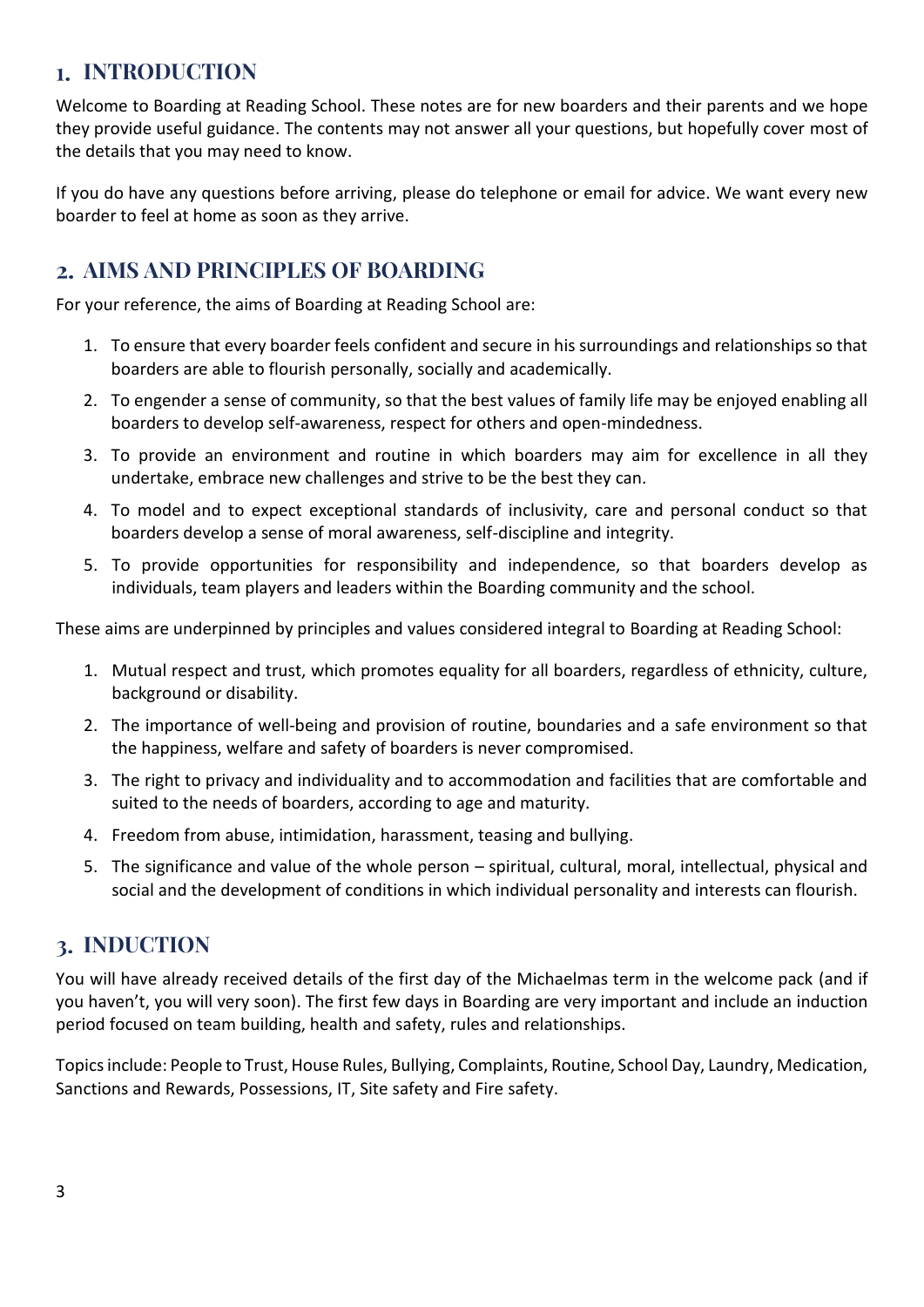# <span id="page-3-0"></span>**BOARDING STAFF**

Boarding Housemasters and Deputies live on site in accommodation adjacent to the boarders. Please feel free to contact Boarding Staff as and when necessary – in particular both Housemasters and Matrons expect to be in touch frequently.

| <b>South House:</b> | Mr Alun Lloyd - Housemaster                               |
|---------------------|-----------------------------------------------------------|
|                     | Ms Alice Stratford - Deputy Housemistress                 |
|                     | Mrs Karen Andrews - Matron                                |
| East Wing:          | Mr Jesus Escribano Sánchez - Housemaster                  |
|                     | Ms Elise Fondu - Deputy Housemistress                     |
|                     | Ms Nikki Emmott – Matron                                  |
| <b>Both Houses:</b> | Mrs Penny Hickman – Boarding and Admissions Administrator |
|                     | Mrs Kathy Roberts - Housekeeper                           |
|                     | Ms Eva Delgado - Laundress                                |
|                     | Mr Jay Higgins – Maintenance and boarding Tutor           |

# <span id="page-3-1"></span>**IMPORTANT CONTACTS**

To contact staff use the following phone numbers or email:

#### **Housemasters' number:**

| East Wing - Jesus Escribano Sánchez: | 07827 967635 |
|--------------------------------------|--------------|
| South House - Alun Lloyd:            | 07827 961096 |
| <b>Duty Mobile phones:</b>           |              |
| East Wing:                           | 07827 966470 |
| South House:                         | 07827 968225 |
| Nikki Emmott (East Wing Matron):     | 07827 965401 |
| Karen Andrews (South House Matron):  | 07827 965083 |

#### **Email:**

| South House | alloyd@reading-school.co.uk   |
|-------------|-------------------------------|
| East Wing   | jsanchez@reading-school.co.uk |

# <span id="page-3-2"></span>**STAYING IN TOUCH**

#### **Personal mail:**

Post should be addressed to the relevant Boarding House with the following post codes:

| South House           | East Wing             |
|-----------------------|-----------------------|
| <b>Reading School</b> | <b>Reading School</b> |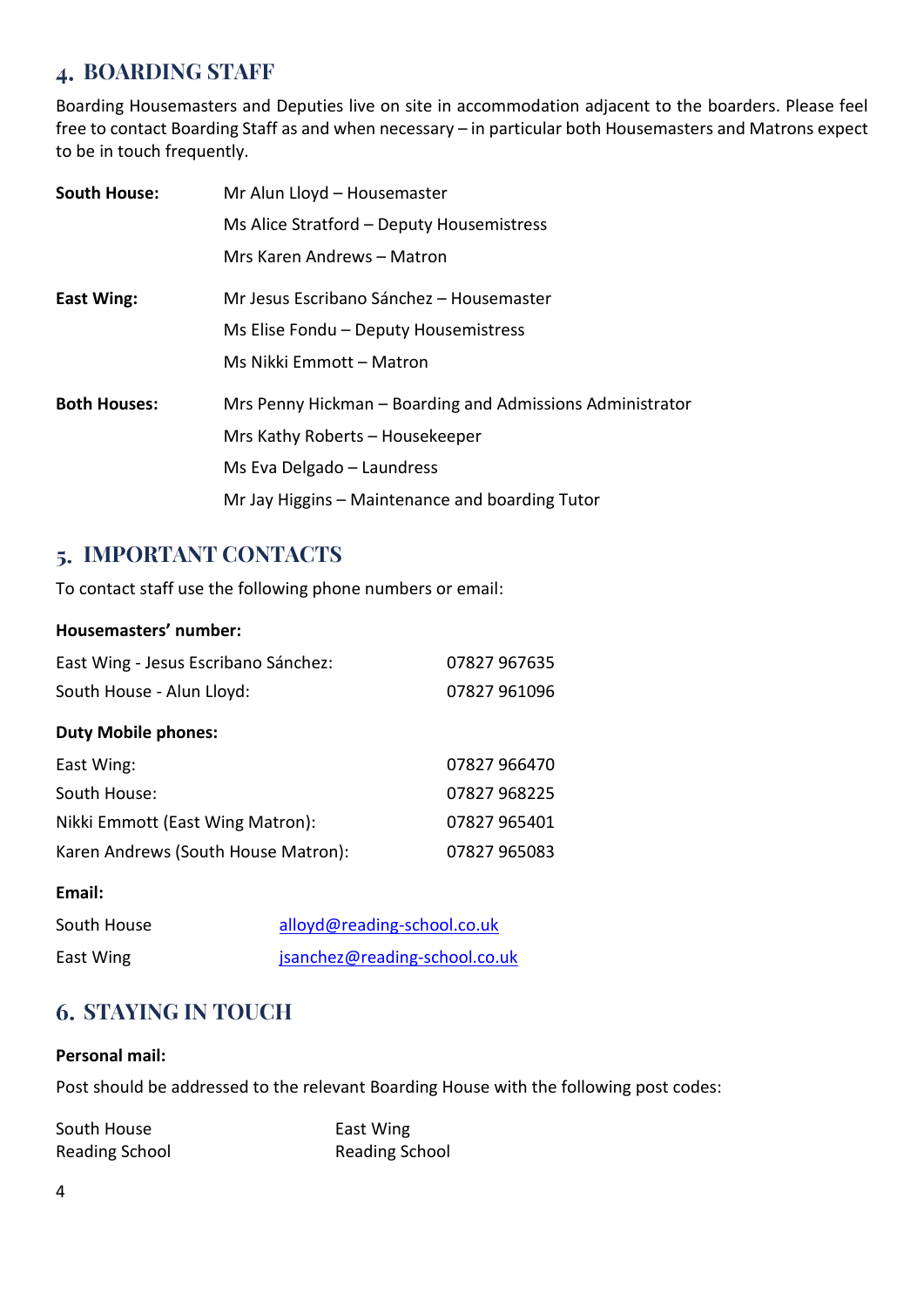| Erleigh Road   | Erleigh Road   |
|----------------|----------------|
| Reading        | Reading        |
| Berks, RG1 5LL | Berks, RG1 5LJ |

#### **Mobile phones:**

Almost all boarders have a mobile phone. We do encourage parents not to provide their sons with the most expensive smart phones and, most importantly, that parents check regularly on usage - particularly if the phone has internet access.

Parents are free to contact their son in their 'free time' but are requested not to contact them during the school day (08.20 - 15.25), Club time (16.00 -17.00 / 20.00 -21.00), Prep (18.30 - 20.00) or after their bedtime (21.15 for Year 7 etc.).

#### **House phones:**

In addition to their personal mobile phones you may contact your son via the duty mobile (between 15.45 and 23.00) or through the Housemasters.

#### **Frequency of contact:**

It is advised that you try to establish a regular pattern of contact - some boys want to speak to parents every day and some less often. We have noticed in the past few years that junior boys who speak on the phone very regularly may struggle with home sickness more than those whose contact is kept to a maximum of once a day. We would consequently suggest that it is possible to speak too often!

Equally, if you need to get in touch with your son or are worried because 'he hasn't phoned you in days,' please do ring the Housemaster, the duty staff or the matrons. Boarding matrons can be reached during school hours while Boarding Housemasters can be contacted via their duty phone after school, from 3:35pm.

#### **Social Media:**

The Boarding twitter account (@RSBoarding) and Instagram account (@rsboarding) are a useful way of finding out updates of daily Boarding life. We will include photos of boarding events and trips as well as some information about what the boys are up to. This is available to any boarder's relatives who wish to follow us.

# <span id="page-4-0"></span>**PASTORAL SUPPORT**

Every boarder has access to the following for support:

- 1. Housemaster living on site and available almost 24/7, Mr Lloyd and Mr Sánchez expect to be regularly involved on a daily basis with the boarders. In particular, boarders with any concerns during the night time should knock on the Housemaster/Deputy's door.
- 2. Academic Tutor each year group have an Academic Tutor assigned to them from their Boarding House. This member of staff is involved on a regular basis and will provide particular care for the year group assigned to them. This academic boarding tutor will be an additional support to their school Form Tutor and academic teachers that boarders will have as part of their Reading School experience.
- 3. Mentor each new boarder is assigned a student mentor from an older year group. This boarder will be particularly involved in helping their mentee settle in and providing advice during their first year as a boarder.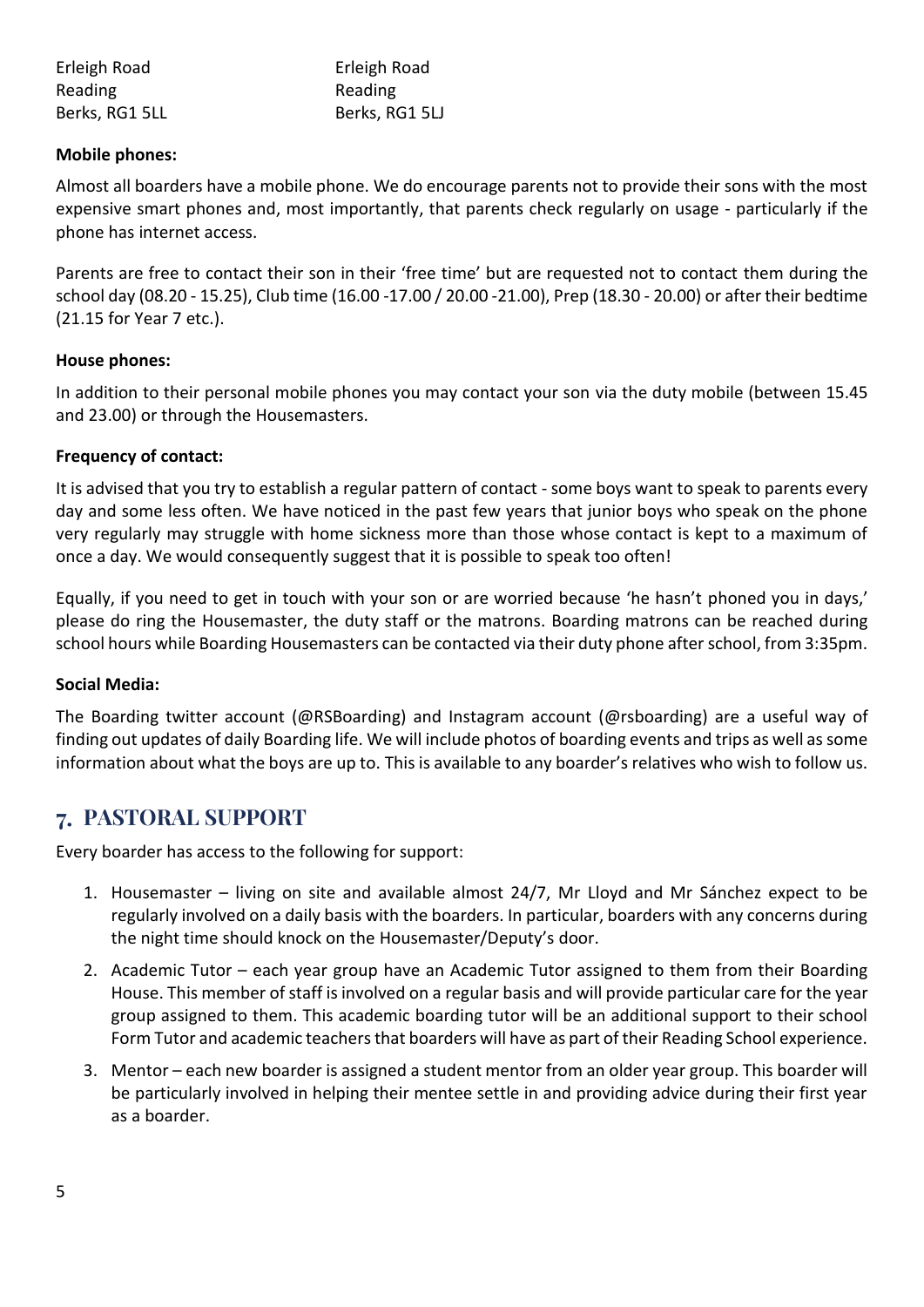- 4. Buddy new boarders will also be assigned a buddy who will help them to settle in to boarding life by showing them around and answering any questions they may have.
- 5. Matron on a daily basis, Matron is responsible for monitoring the health, wellbeing, happiness, diet and cleanliness of the boarders in her care. Matrons play an active role in supporting each boarder – though sometimes some individuals need extra support at some times of year. Matrons are the primary contact with boarding during school hours.
- 6. Day School Tutor the boarders are divided into the five, day Houses and are supported by their tutor in whatever class they are in. They see their tutor every afternoon. The day school tutor should be the first port of call for any issues arising in the day school.
- 7. House Captain the House Captains in both houses are senior boarders in whom we place a great deal of trust. They are elected annually by the other boarders and expect to offer support when needed.
- 8. Boarding Prefects Boarding prefects are involved on a daily basis in helping to supervise and support junior boarders. Each prefect is allocated a specific leadership role within the house which is agreed in advance and overseen by the House Captain.
- 9. Other support available Boarders can visit the Medical Centre and Student Services, book an appointment with a connexion worker, including school nurse or a counsellor, or request an appointment with the doctor should this be required. In addition, there are a number of 'independent listeners' who aren't employed by the School but who come in to eat with the boarding family on a regular basis and are willing to chat with boarders and offer guidance as it is required. There are posters around both boarding houses which provide details of all the support on offer to the boarders.

# <span id="page-5-0"></span>**8. COMPLAINTS AND CONCERNS**

If our support mechanisms and processes fail to resolve any problems for the boarders they also have the opportunity to talk to a wide range of people during the day. In particular, the Headmaster aims to eat breakfast with the boarders regularly, and as Director of Boarding, is available should a boarder need to speak to him directly.

If boarders or parents have specific concerns or a complaint they should communicate the matter with the Housemaster in the first instance. Boarders will have access to the Child Friendly Complaint Policy which is available on the communal spaces in the houses. This Policy can also be found on the Reading School Website. Both houses maintain a complaints log which is reviewed every term by the Headmaster. If the Housemaster is unable to resolve a complaint it should be escalated to the Headmaster.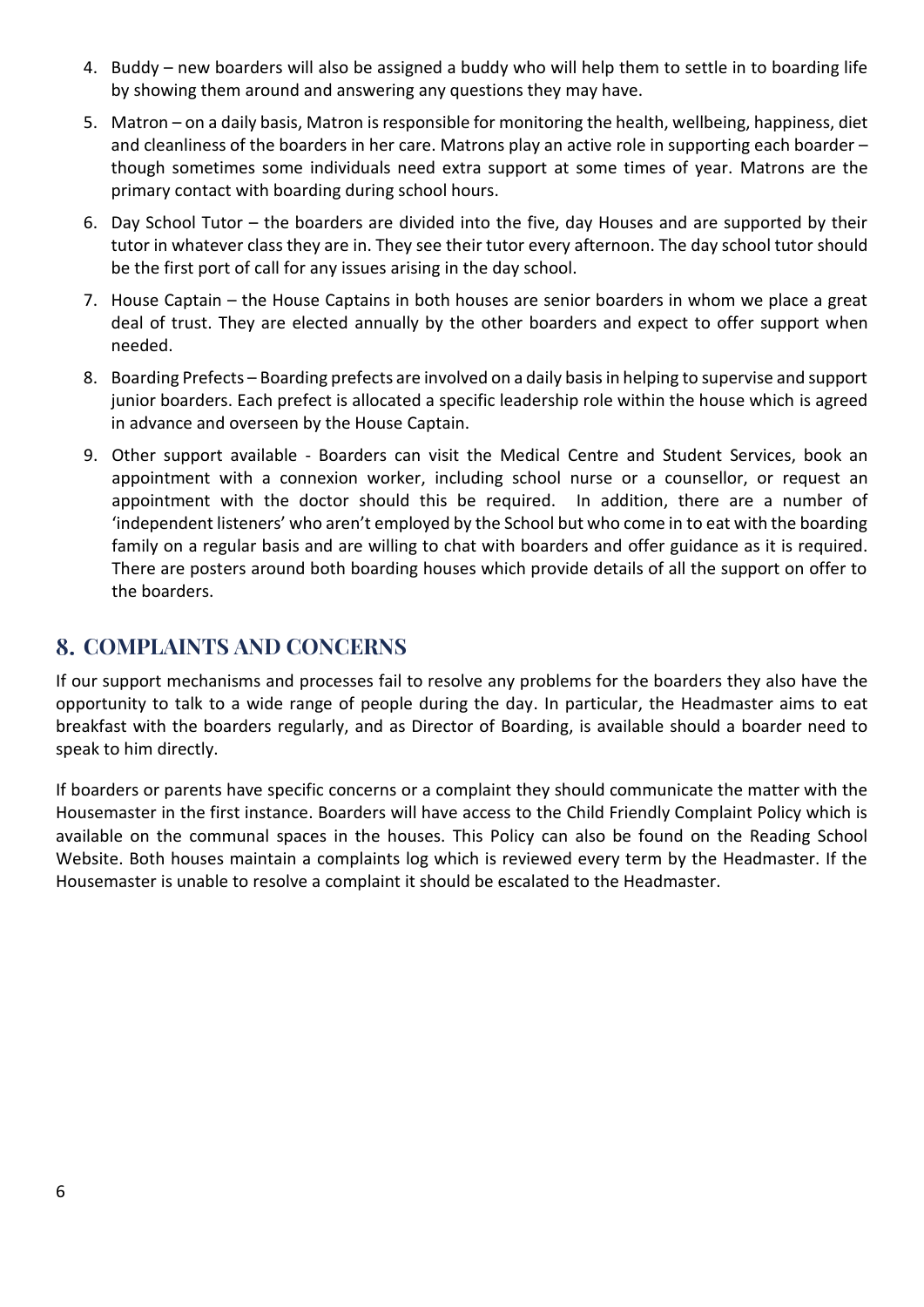# <span id="page-6-0"></span>**ROUTINE**

## **Duty Staff:**

Each day a member of the Boarding staff is on duty in both East Wing and South House. Housemasters or Deputy Housemasters wake the boys up in the morning and supervise breakfast, then after school the duty staff member supervises two Boarding clubs, eats with the boys, supervises Prep and is on duty until 23.00. In addition to this they also act as academic mentors and administer first aid and medication.

#### **Daily Routine:**

Both houses follow the same routine and, whilst we try and be as flexible as possible, we expect every boy to be punctual to breakfast, dinner, prayers and to be ready for bed on time.

| 7.00            | First Bell                         |
|-----------------|------------------------------------|
| 7.15            | Second Bell                        |
| 7.30            | Breakfast service commences        |
| 7.45            | <b>Breakfast Notices</b>           |
| 8.20            | Start of school day                |
| 15.25           | End of school day                  |
| $15.25 - 16.00$ | Free time                          |
| $16.00 - 17.30$ | Boarding Clubs/ Free time          |
| 17.30 - 18.15   | Tea                                |
| 18.15           | Prep                               |
| 19.45           | House Meeting (known as 'Prayers') |
| $20.00 - 21.00$ | <b>Boarding Clubs</b>              |
| 21.15           | Year 7 Lights Out                  |
| 21.30           | Year 8 Lights Out                  |
| 21.45           | Year 9 Lights Out                  |
| 22.15           | Year 10 Lights Out                 |
| 22.30           | Year 11 Lights Out                 |
| 22.30           | Sixth Form in their own rooms      |

Lateness for breakfast is monitored via REACH, software that helps boarding staff to track registers and attendance. If a boarder is late for breakfast (i.e. after notices begin) he will be expected to discuss the matter with the Housemaster. Boys in Y10 -13 who are late will be expected to hand in all electronic devices at 9.00pm that evening (or Sunday/Monday if on a Friday).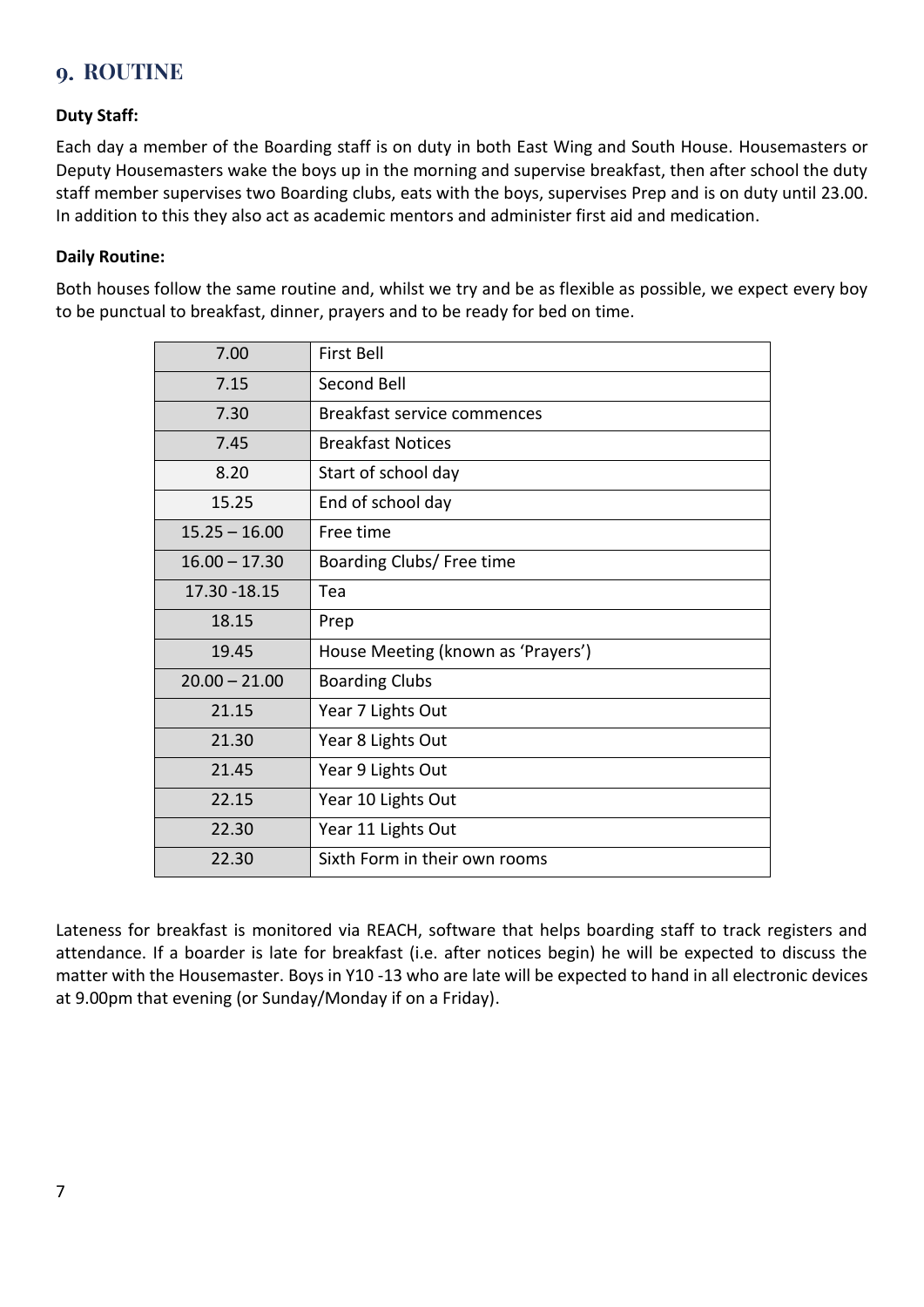#### <span id="page-7-0"></span>**VISITS HOME, WEEKENDS, HOLIDAYS AND EXEATS** 10.

## **Visits home during the week:**

In order to preserve and enhance the boarding family, boys are expected to remain in boarding every night during the week. We understand that some boys may have external commitments such as extra music or sports training in which case it might be easier if they go home, however, this will be limited to one night per week unless there are exceptional circumstances. The Director of Boarding (Headmaster) will use his discretion on whether a circumstance is deemed to be exceptional. We will expect boys who attend external activities to return to boarding on the same evening when possible.

## **Friday:**

Boarders should be picked up between 15.25 and 18.00, when the houses will be locked. On Fridays there will be no evening meal provided for boarders unless especial circumstances (boarding open days, school fixtures, school trips, etc.).

Many boarders get the train home. Please do let us know if you would like your son to be accompanied by an older boarder for the journey to the station. This is easy to arrange and the older boarders are happy to help in these circumstances. Nevertheless, boarding staff cannot be responsible for these arrangements once boarders have left the site.

## **Saturday:**

Boarders are able to stay over on a Friday night in certain circumstances. These include when they are representing the school, participating in a trip or other welfare reasons which have been agreed in advance with their Housemaster. In all instances, the boarding houses will close at 10am on Saturday mornings and all boarders must have departed by this time. Cereal and toast are available in the Boarding houses for breakfast.

## **Sunday:**

Boarders returning on Sunday must do so between 18.00 and 20.00. The Boarding House is not open before this time, and the evening meeting ('Prayers') is at 20.15. Boys are allowed to return on Monday morning if this is more convenient for you but no earlier than 7.00 am and no later than 8.20 am.

## **Holidays:**

It is possible that the school will use the Boarding houses for residential revision courses during the Christmas and Easter Holidays. If this is the case all of your son's belongings must be taken home. We will inform you in advance.

Some bulky items may be locked away and stored at school, but this will be at your own risk. All boarders must return home for holidays and there is normally no evening meal served on the last day of term (e.g. Thursdays after school has finished for the holidays.)

## **Exeats:**

For weekends labelled as 'Exeats' all boys are required to leave the house on the last day of school that week, which may be a Thursday, rather than the typical Friday. Boarders will receive reminders, but this is also clearly labelled in the school calendar. There are very few such weekends, normally only Bank holiday weekends or those with staff training days.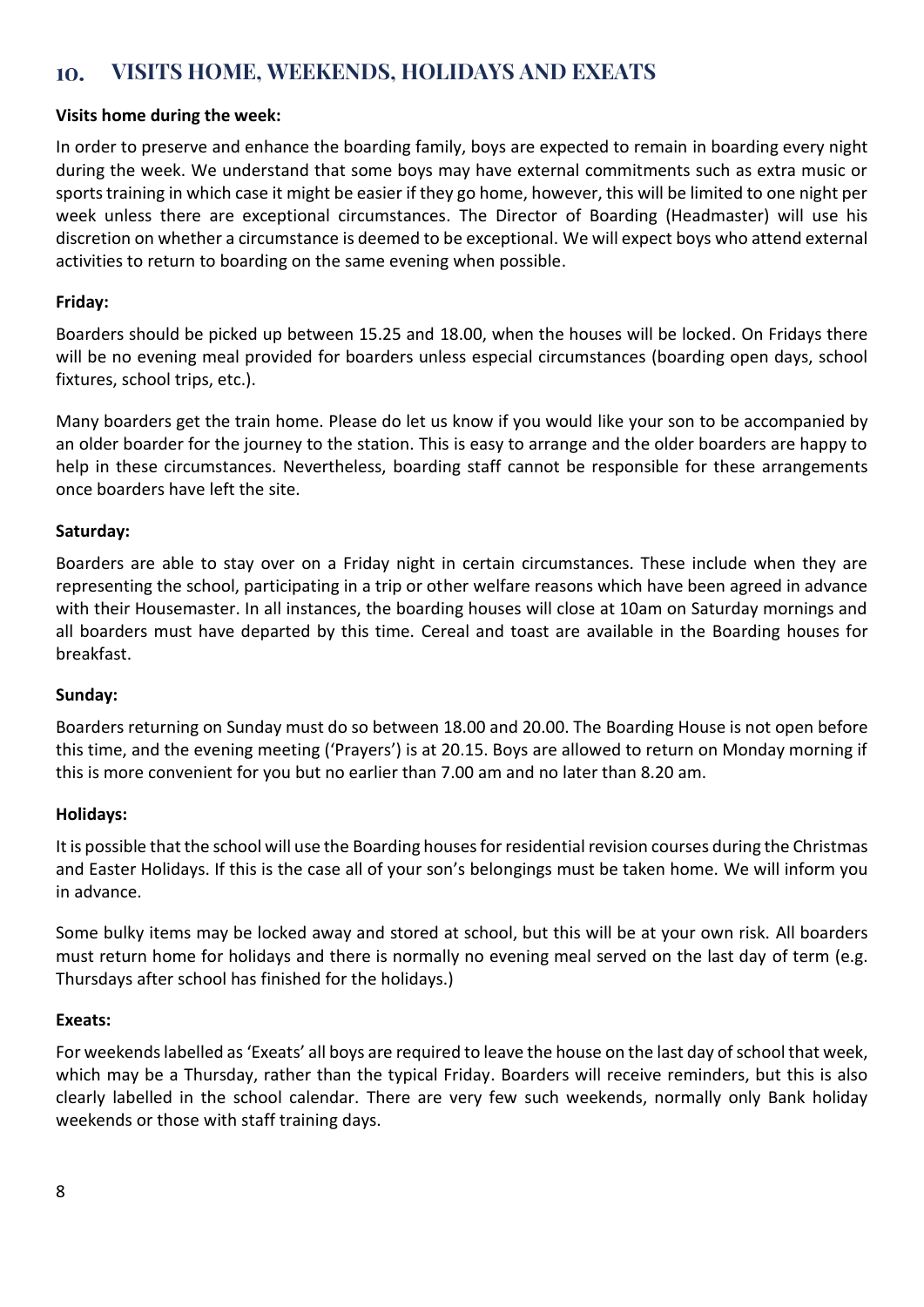#### <span id="page-8-0"></span> **ABSENCE FROM SCHOOL** 11.

Should your son be unable to return to school after a weekend or holiday for any reason, please do let the Housemaster or duty member of staff know either by phone or by email. It is also extremely helpful if you copy the school office directly into any email, so that they are made immediately aware of any absence. Please email [attendance@reading-school.co.uk](mailto:attendance@reading-school.co.uk) and your relevant Housemaster. Please also do let staff know if your son is coming back late or changes plans for returning on a Sunday evening.

Housemasters are unable to grant permission for absence from school. If your son is unable to attend for any non-medical reason you should in the first instance seek permission from the Headmaster via his assistant [\(cmole@reading-school.co.uk\)](mailto:cmole@reading-school.co.uk) and copy Mr Lloyd or Mr Sánchez into any correspondence for reference.

Arrangements for the end of terms are important times for the Boarding community. Boarders are dismissed immediately after the day school finishes (normally at 15.25 for half term holidays and around midday for the end of a full term). It is very difficult to accommodate multiple requests for pick-up times and parents are discouraged from requesting that their sons be picked up a day early for holiday reasons etc.

## **Examinations:**

Boarders in Years 11 and 13 will be undertaking external exams during the year and will be granted exam leave for these in accordance with the school arrangements. Boarders are able to choose when to stay in boarding during this time period. Many opt to remain in school for the majority of this time in order to revise with other boys, however, there may be times when they have gaps in their exam timetable and would rather be at home. If this is the case, can we ask that you inform us of these intentions so that we are aware of who is due to stay in the house at any time.

Once external examinations are completed for Years 11 and 13, boarders have officially finished term and are therefore expected to commence their holidays. School may offer additional activities after exams are completed and boarders will be allowed to stay in boarding for that purpose. Students are required to arrange a check out date with their Housemaster for them to remove all items from boarding. Any damage to the furniture or room will be noted at this time and appropriate bills issued. Ideally check out should be within three days of their final exam or additional activities in offer.

# <span id="page-8-1"></span> **ILLNESS**

One of Matron's tasks in boarding is to administer medication and First Aid. Boys are requested to bring any medication from home to Matron, who manages prescriptions and keeps records of the stocks. Boys may self-medicate if deemed competent and organised enough to do so (from Year 10 only) and a risk assessment will be carried out.

If a boy is ill during the week, Matron will assess his symptoms and arrange a visit to the GP if necessary. All parents sign permission for household medication to be given out and Matrons manage this.

Occasionally a boy may need to be sent home and Matron will organise this with parents if necessary. If a boarder is unwell at the weekend we would ask parents to think carefully about whether his symptoms have cleared before returning him to school.

We also have a First Aider who provides medical support to all students during the school day via the School's Student Services and Medical Centre.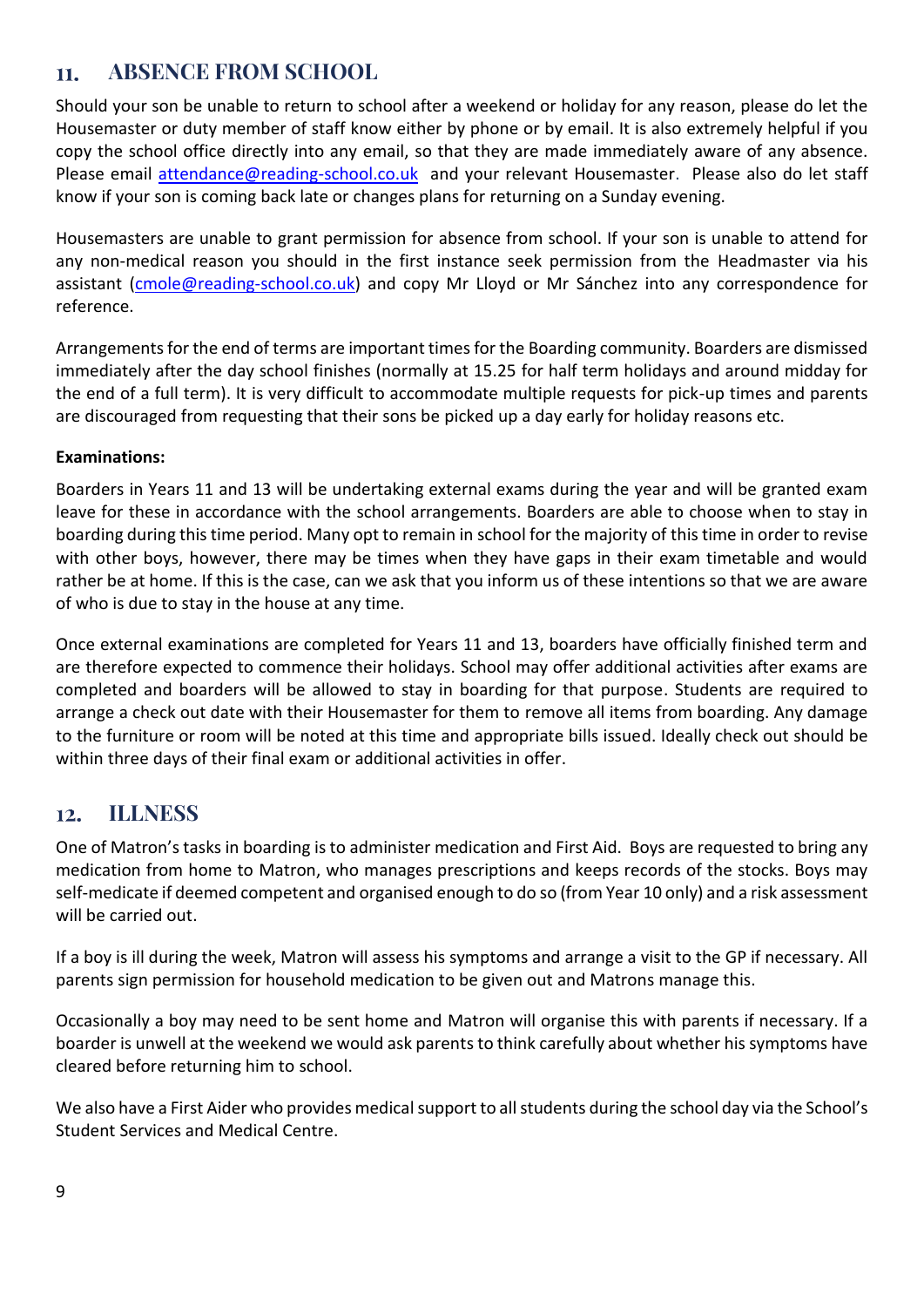# <span id="page-9-0"></span> **ACTIVITIES AND CLUBS**

#### **Boarders Clubs:**

Clubs are run for the boarders after school and in the evening after the boys have finished their homework. These clubs are organised and supervised by the Boarding staff. We ask all Year 7 boarders to undertake at least four clubs a week, but other than this attendance is voluntary.

Please do check with your son which clubs he has been attending and ask if there are any activities that you think your son would like to see running. Please let us know if you have any suggestions for clubs that might be popular.

#### **Off Site Activities:**

Boarders are welcome to attend off site activities, such as rugby clubs, Duke of Edinburgh or drama groups, but it is impossible for Boarding staff to transport boys to or from these activities. Instead, we either need your written consent allowing your son to make his own way to and from the activity from the Boarding house, or alternatively you are welcome to provide your own transport arrangements.

#### **Inter House Competitions:**

These competitions are organised by the senior boys and run with the help of the Boarding staff. They encourage participation, team work and group cohesion and range from sporting activities to general knowledge. At the Summer BBQ a trophy is awarded to the winning house. All boys in the house are encouraged to participate in one or other activity and merits are awarded for excellent participation.

#### **Boarders Trips:**

Periodically there are trips arranged for all boarders. Some of these will be advertised in the school calendar. For example, the annual Boarding Theatre trip when all the boys and staff from both houses take in one of a West End shows, or the end of year summer trip (for example to Thorpe Park or paintballing). These trips are included in the Boarding fees and there is no extra cost. There are up to six trips each school year, including such activities as ten pin bowling, water-skiing and ice skating. Additional parental consent will not be requested for these activities unless they are deemed 'high risk.'

Additionally, other smaller trips are sometimes run – such as cinema visits or trips into town. These are supervised by staff, very often with the year group that they tutor.

# <span id="page-9-1"></span>14. KIT AND PERSONAL BELONGINGS

The following is a recommended list for the equipment and kit needed by a boarder at Reading School. There is no formal kit list and we invite your discretion, particularly with footwear for example – where some boys need many more pairs of shoes than others.

## **Casual Clothes:**

We do ask that you do not send your son with a surplus of casual clothes – laundry is undertaken daily and boys with too many clothes tend to be the least good at putting in washing. Whilst a weekly supply of fresh underwear and t-shirts is essential, too many jumpers or jeans often lead to wasteful washing or a build-up of dirty clothes.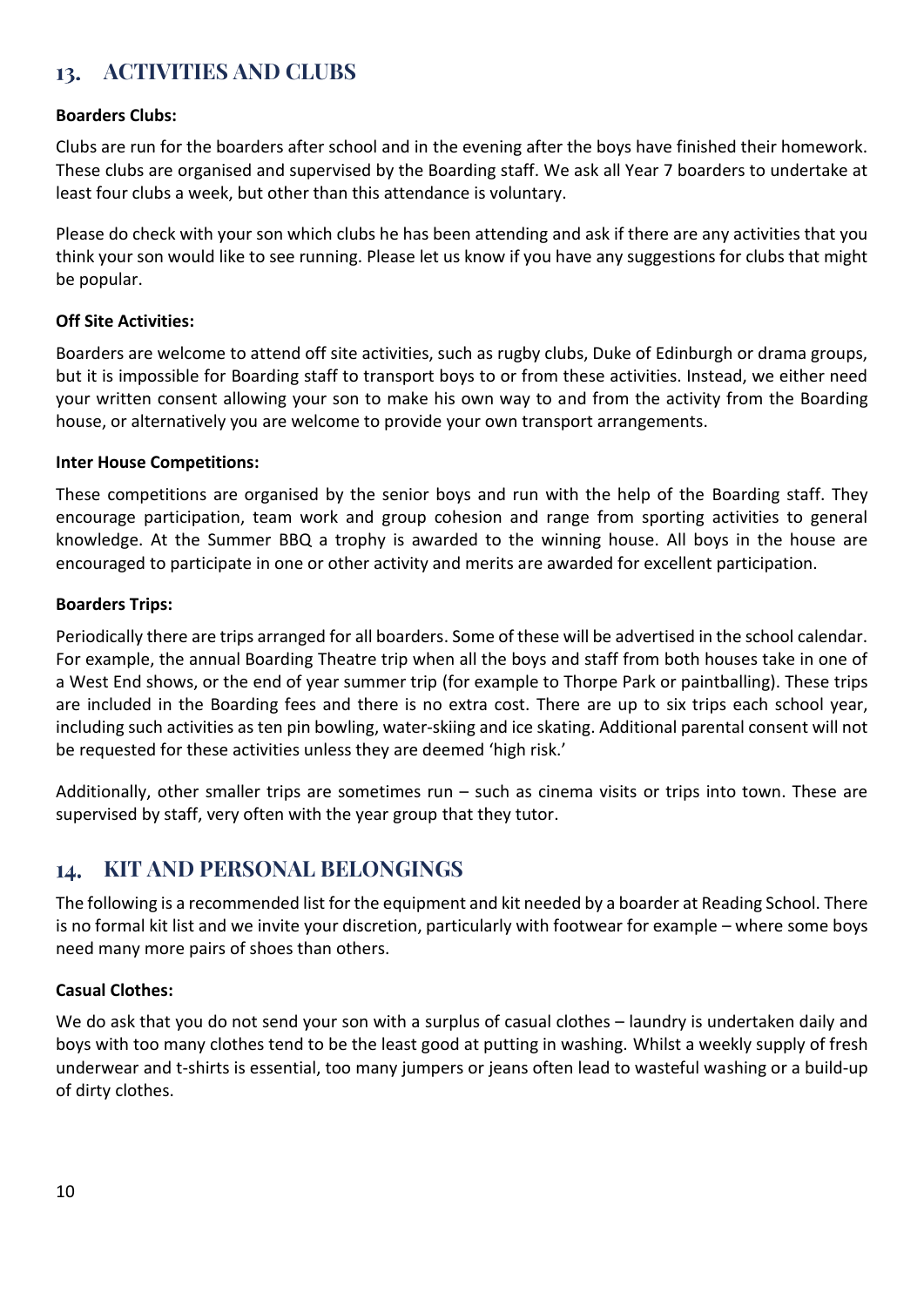| <b>Item</b>                     | <b>Suggested Quantity</b> |
|---------------------------------|---------------------------|
| Underpants/Boxers               | $6 - 8$                   |
| Non-school socks                | $6 - 8$                   |
| White Vests (if required)       | $2 - 3$                   |
| Pairs of Pyjamas                | $\overline{2}$            |
| <b>Dressing Gown</b>            | 1                         |
| T-shirts/Casual Shirts          | 5-6                       |
| <b>Tracksuit Bottoms/Shorts</b> | $2 - 3$                   |
| Sweatshirt/Jumper               | $\mathcal{P}$             |
| Casual Trousers/Jeans           | $\overline{2}$            |
| <b>Trainers/Casual Shoes</b>    | 2 minimum                 |

## **Bedding and toiletries:**

Bedding is washed fortnightly in boarding. This is called "Big Laundry" by the boys. We therefore ask that you provide two sets of bed linen. Please provide your son with as many pillows as he requires, two bath towels (in addition to a towel he may use for swimming club) and any toiletries that you see fit.

| <b>Item</b>              | <b>Suggested Quantity</b> |
|--------------------------|---------------------------|
| <b>Duvet Cover</b>       | $\mathfrak z$             |
| <b>Pillow Cases</b>      | $\mathfrak{D}$            |
| <b>Fitted Sheets</b>     | $\overline{2}$            |
| Duvet                    | 1                         |
| Pillow                   | 1                         |
| <b>Bath Towels</b>       | $\mathcal{P}$             |
| <b>Swimming Towel</b>    | 1                         |
| Toiletries (no aerosols) | As required               |

#### **Miscellaneous:**

| <b>Item</b>                                   | <b>Quantity</b>         |
|-----------------------------------------------|-------------------------|
| Holdall/ weekend case                         |                         |
| Padlock (if required)                         |                         |
| Mesh bags for washing machine                 | 1-3 (depending on size) |
| Laundry bin                                   |                         |
| Posters and blue tack permitted (if required) |                         |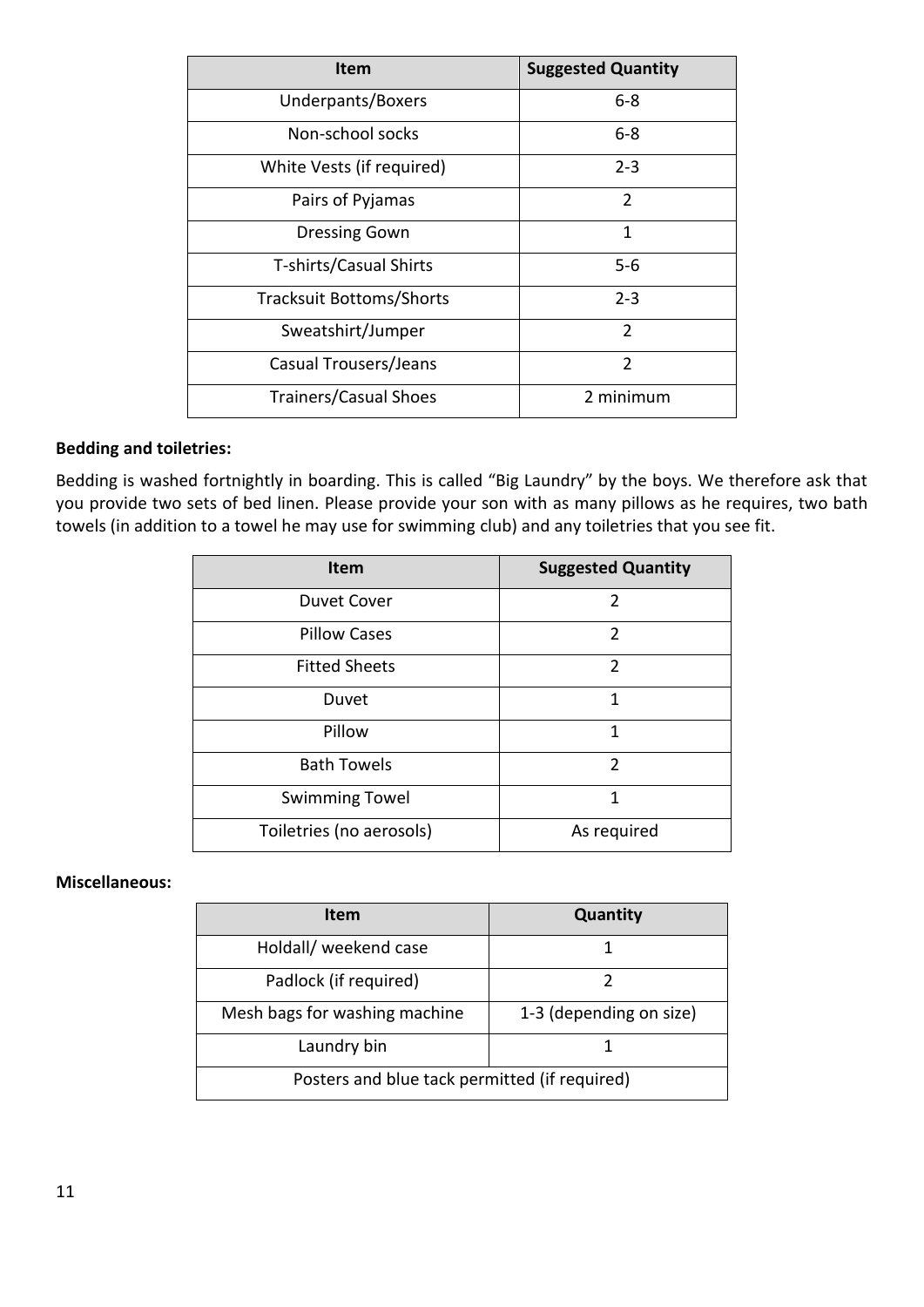Please remember that all personal items must be labelled. For laundry purposes we request that parents only use sew-in labels or a 'tag' or 'button' style label which should be placed in an easily visible position. These can easily be found online, and we can recommend [www.snappytags.co.uk.](http://www.snappytags.co.uk/) **Please do not use ironon name tapes as these come off in the wash.**

A zipped or draw string mesh laundry bag is requested for placing smaller items of dirty washing in the laundry – this avoids socks being separated etc. Again, these can easily be found online, for example on Amazon.

# <span id="page-11-0"></span> **VALUABLES**

## **Pocket Money:**

While there is no requirement for your son to have any additional money with them during the week, we know some boys are given pocket money to cover travel home at weekends or to buy some snacks from the hospital shop or the nearby Co-Op.

If you do intend to give your son some pocket money we strongly recommend you do so by giving cash to the Housemaster who manages the house safe and will act as a bank, allowing your son to withdraw money when he needs it**.** This will allow us to keep the money safe, help the Boarding staff monitor the boys' expenditure and help teach the boys about money management. **We request that boys in Years 7-9 are only given pocket money in this way.**

#### **Valuables:**

Valuable items can be kept in the safe as and when necessary and a register is maintained. In particular any international students are advised to lock their passports away.

#### **House account:**

Some credit can be extended to boarders on occasions, for example, for emergency travel costs. The issuing of this money is done at the Housemaster's discretion. Any such sums will be invoiced at the end of the term or sooner if necessary. Parents can also return the money back to the house account before the sum has been invoiced at the end of the term.

## **Tuck boxes:**

Historically boys have always been asked to bring snacks in tuck boxes. As 'tuck' is so easily available at local shops or in the refectory, very few boys now store a term's worth of sweets in the house. It is preferable for you not to furnish your son with excessive amounts of snacks. In the interest of hygiene, we ask all boys who are provided with a supply of 'tuck' keep this food in a tuck box. These boxes should be sealable and small enough to be locked away when not used.

## **Electrical appliances:**

All electrical items must be PAT tested for fire regulations and the school undertakes this process twice a year in September and January. Please notify us of any items brought in at other times of the year so that we can undertake individual safety checks.

Boys should not have expensive or bulky items in their rooms. Most boys should bring a reading lamp and an alarm clock and some choose to bring small stereo equipment. Only Years 9 and above are allowed to bring their own computers. Therefore, unless he is in these year groups please, do not provide your son with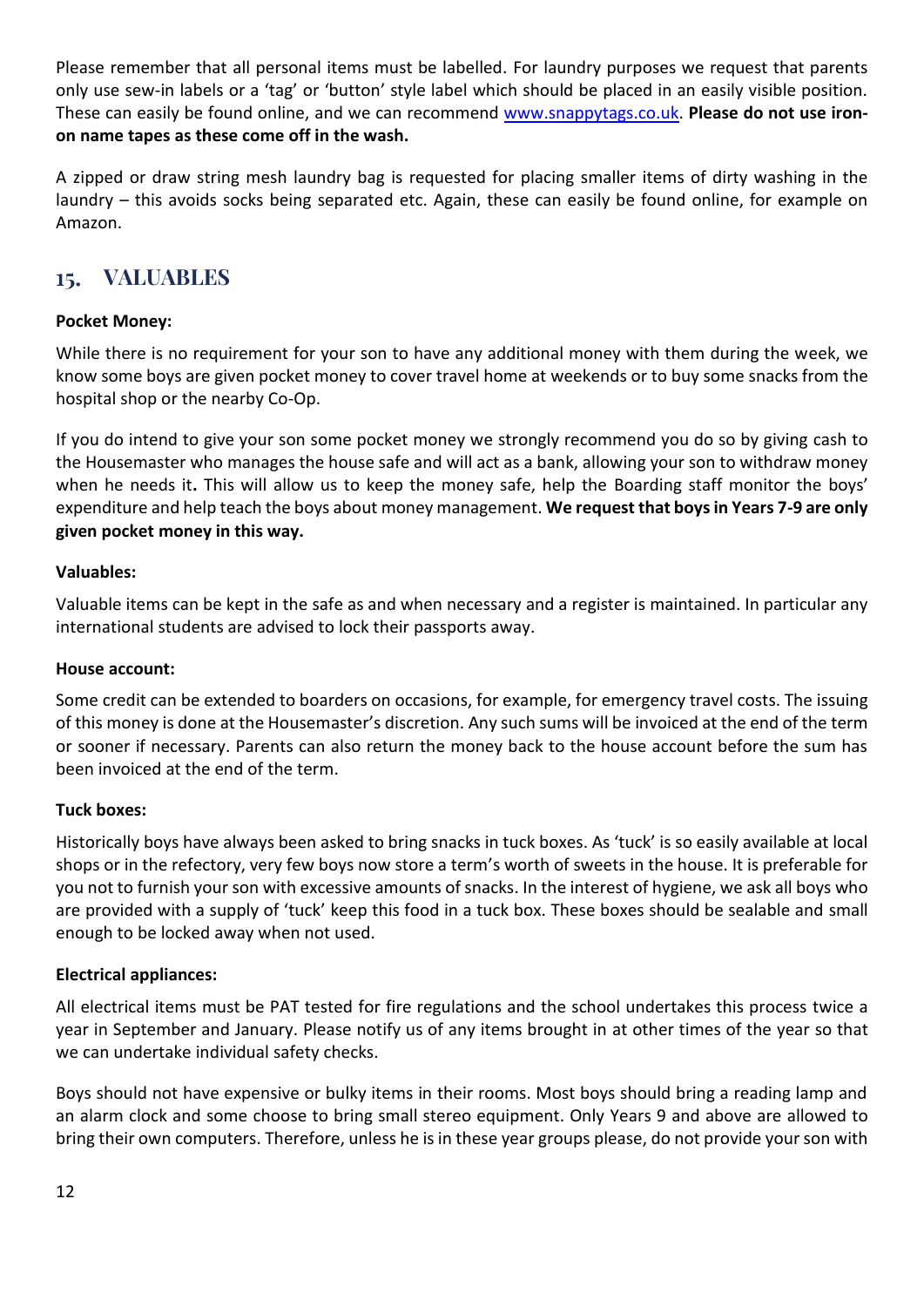a laptop, pc or tablet, as these cannot connect to the school internet and present a security risk for the network manager.

Other handheld devices such as Gameboys, Nintendo DS, Nintendo Switch, PSPs etc. are not permitted to be brought into the house. In Years 7-9 all mobile phones and handheld devices will be taken from the boys at lights out and returned to them in the morning. Boys should not rely on their phones as an alarm clock.

#### **Insurance of Personal Possessions:**

The school does not have an insurance policy that covers losses in the Boarding houses. Please check that your domestic policy covers loss or damage to such items.

#### **Damage:**

Any significant damage whether accidental or intentional caused within the Boarding house will incur a cost for the repair or replacement which will be added onto the invoice at the end of the term or year.

#### **Bicycles:**

Boys are not allowed to have bikes onsite unless they comply with the following conditions:

- They wear a helmet
- They have a bell fitted to the bike
- It is 'roadworthy' i.e. its brakes work etc.
- It is kept in the school bike rack not in the house
- The housemaster has received written or emailed consent from parents

Failure to adhere to the rules above may result in a bike being taken away. Boarders are requested not to lend their bike to another user unless this individual has also passed a cycling proficiency test and is wearing a helmet.

Unless we have written permission from parents, boys are not allowed to ride a bike off the school site. We would prefer a conversation with any parent about a bike being brought to school, before any such decision is made.

## <span id="page-12-0"></span> **RULES FOR GOING OFF SITE**

Boarders are allowed off the school site unsupervised – but there are three critical conditions for this:

- 1. No boarder may leave the site without first obtaining permission from the duty member of staff, Matron or Housemaster.
- 2. Boarders must sign out upon departure and in again upon their return using the app available on the House iPads.
- 3. Boarders must carry their phones with battery to be able to be contacted by members of staff if required.

In addition, please note the following conditions:

• Year 7 students are not allowed off site until they have been accompanied by staff and have proven themselves to be safe unsupervised – this is normally only after Easter approximately. They must then follow the normal rules for Years 7-9.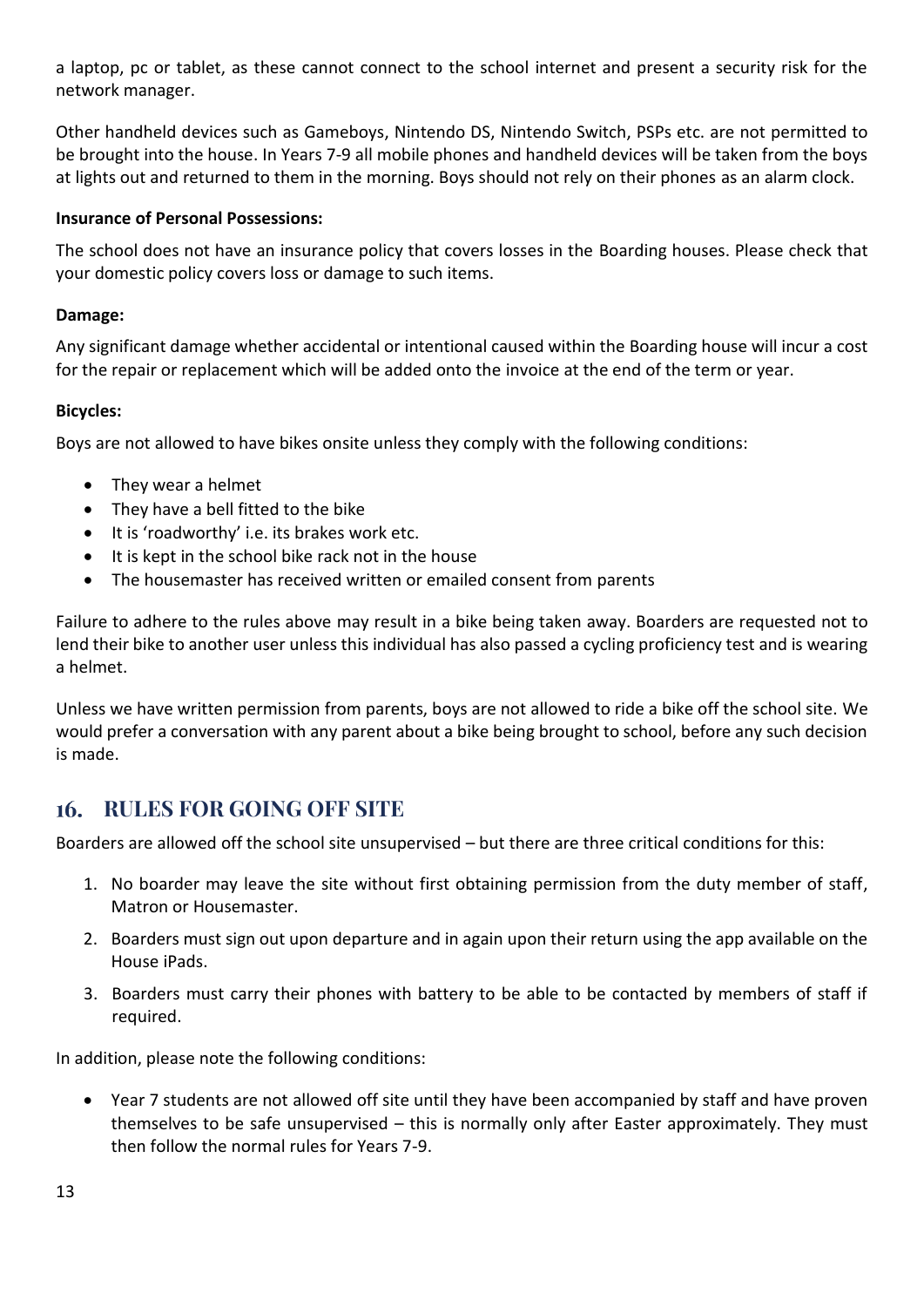- Year 7-9 students must remain in a group of three and must be back before 17.30.
- Year 10 students may go in groups of two. They must be back before 17.30. They may also go after prep to the local shop, but must be back by 21.15.
- Year 11 students may go in a group of two or on their own if we have email permission from parents confirming this. They must be back before 17.30. They may also go after prep to the local shop, but must be back by 21.15.
- Year 12 and 13 students may go on their own and may go after tea. More flexibility is granted to Sixth Form students as long as the basic rules are adhered to.

Boarders should expect a call from the duty mobile when they are off site, and must be able to put any of the groups expected to be together on the phone. We expect all boarders who aren't in the sixth form to consider one visit to town a week as a maximum – unless parents email us to the contrary.

With parental permission it is very easy to allow boys off site on their own for special circumstances such as to get a haircut etc. Variation from the above rules is possible as long as parents email the Housemaster in advance.

Some boarders also need stricter rules, ensuring that they increase their study focus – please do let us know by email if you would like your son(s) to adhere to slightly different guidelines.

#### <span id="page-13-0"></span> **RULES FOR VISITORS** 17.

All visitors, including parents, must inform a member of staff know they are visiting. Parents are welcome to visit on occasions and to take their son out for an evening if there are special occasions (in the past, for example, parents have on occasion wanted to take their sons to football matches, birthday meals, concerts etc.) In the unlikely event that parents need to go upstairs in the house, they will be escorted by a member of staff. This is particularly important for boys sharing dorms where respecting privacy of the other boys in the room is paramount.

We do request that parents of new boarders avoid any interruptions in the middle of the week during the first term.

Protocol for boarders who encounter visitors to boarding who they don't know

- Politely ask the person to wait outside
- Phone the duty mobile or Housemaster or Matron to ask them to come and check who the visitor is
- Wait until the staff member arrives
- <span id="page-13-1"></span>• Do not allow access to the boarding houses to anyone they don't know or recognise

# **IT RULES**

We expect boarders to use IT appropriately and all boarders sign a comprehensive user agreement. Boarders in Year 9 and above may bring their own device for IT purposes, whether this is a tablet or laptop – and they may register with the network manager to gain access to the school's Wi-Fi using this.

We request that boys in Year 7 and 8 do not bring such devices to school and continue to encourage parents not to provide contracts with unlimited internet access via smartphones. Boarders in Years 7 and 8 will have access to the prep rooms where they will have access to computers and internet.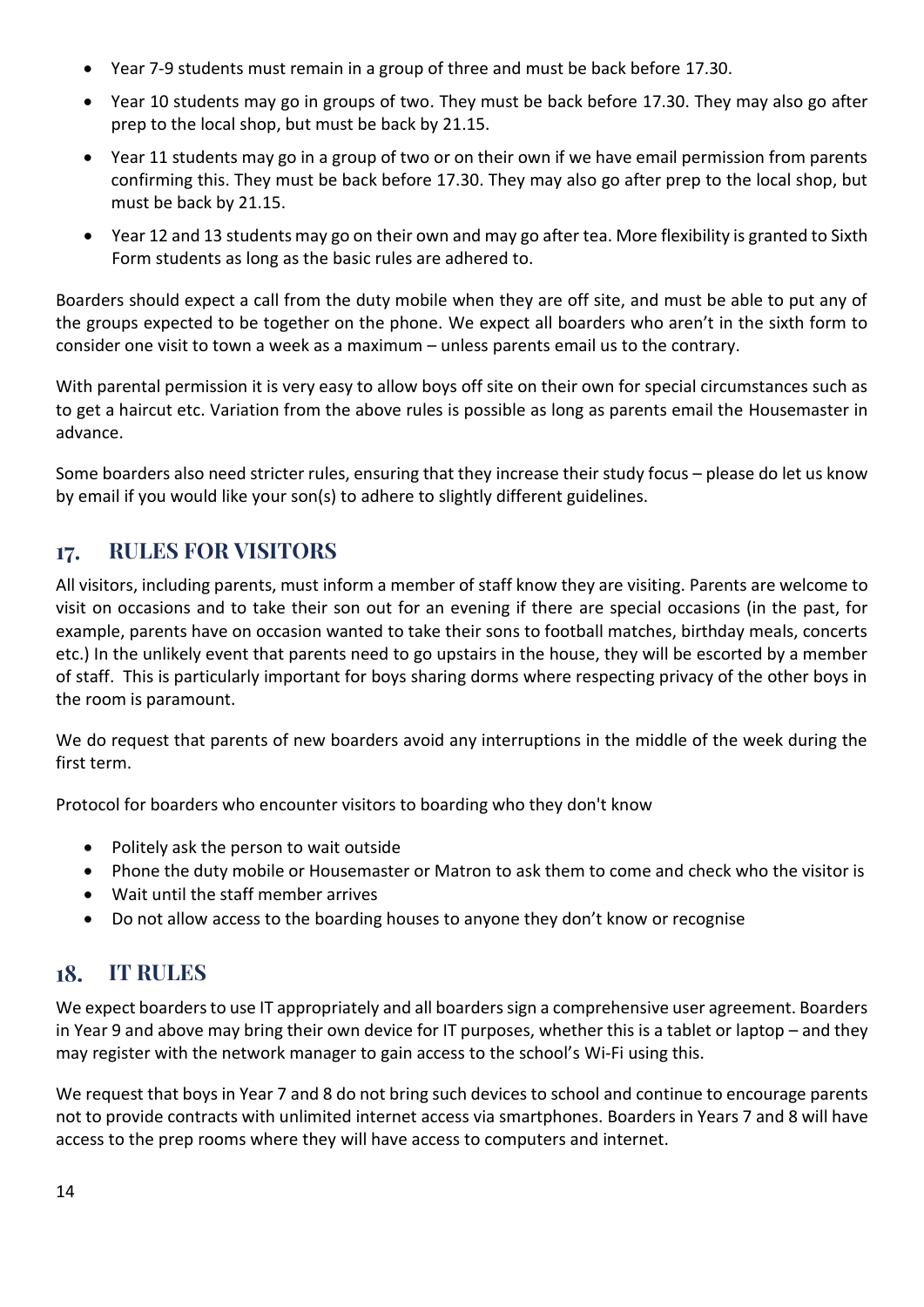#### <span id="page-14-0"></span> **REWARDS AND SANCTIONS** 10.

In both houses many more rewards than sanctions are given out  $-$  the following guidance explains some reasons for merits and sanctions. We hope every boarder is willing to be a part of the community and merits are intended as a small incentive to reward those who contribute the most.

#### **Merits:**

Staff and prefects are able to reward good and helpful behaviour with merits. Merits will be awarded for students in Year 7-10 under four categories:

- 1. Academic progress and attitude towards prep
- 2. Noteworthy participation in house events, clubs or activities
- 3. Domestic organisation e.g. particularly tidy room
- 4. Contribution to the house community e.g. undertaking extra duties or helping other students.

#### **Academic (academic progress and attitude towards prep)**

Sometimes sitting quietly in prep isn't quite enough! Staff and prefects will award a merit to an individual or a year group who behave, study and learn exceptionally well during prep or for those who achieve outstanding reports, grades or comments in their prep diaries.

## **Extra-curricular (noteworthy participation in house events, clubs or activities)**

We expect every boarder to participate fully in the events, activities and clubs on offer. Merits are awarded to those who add real value to these activities, who help to lead or to organise, who excel in house competitions or show great attitude in after school clubs.

#### **Domestic (tidiness, organisation and duties undertaken above and beyond normal standards)**

Staff and prefects award merits to those members of the house who are organised, tidy and well presented. Merits are also awarded to those whose duties are performed above and beyond normal expectations and who don't leave junk lying around!

#### **Community (giving exceptional support, care or help to other members of the house)**

Contribution to the house community, e.g. undertaking extra duties or helping other students is fundamental to the success of the boarding community. Members of the house who 'go the extra mile' to help peers, staff or senior boys may well find themselves given a merit by staff or prefects.

#### **Rewards:**

The year group that receives the most merits in one half term will be eligible for either a pizza and DVD rental or a cinema trip to town. This reward will be offered in the final week of the half term or the first week after the break and the student in that year group with the most merits will be able to choose which reward he would like. The year group winning the prize will be accompanied by their housemaster or academic tutor and by a senior boarder of their choice.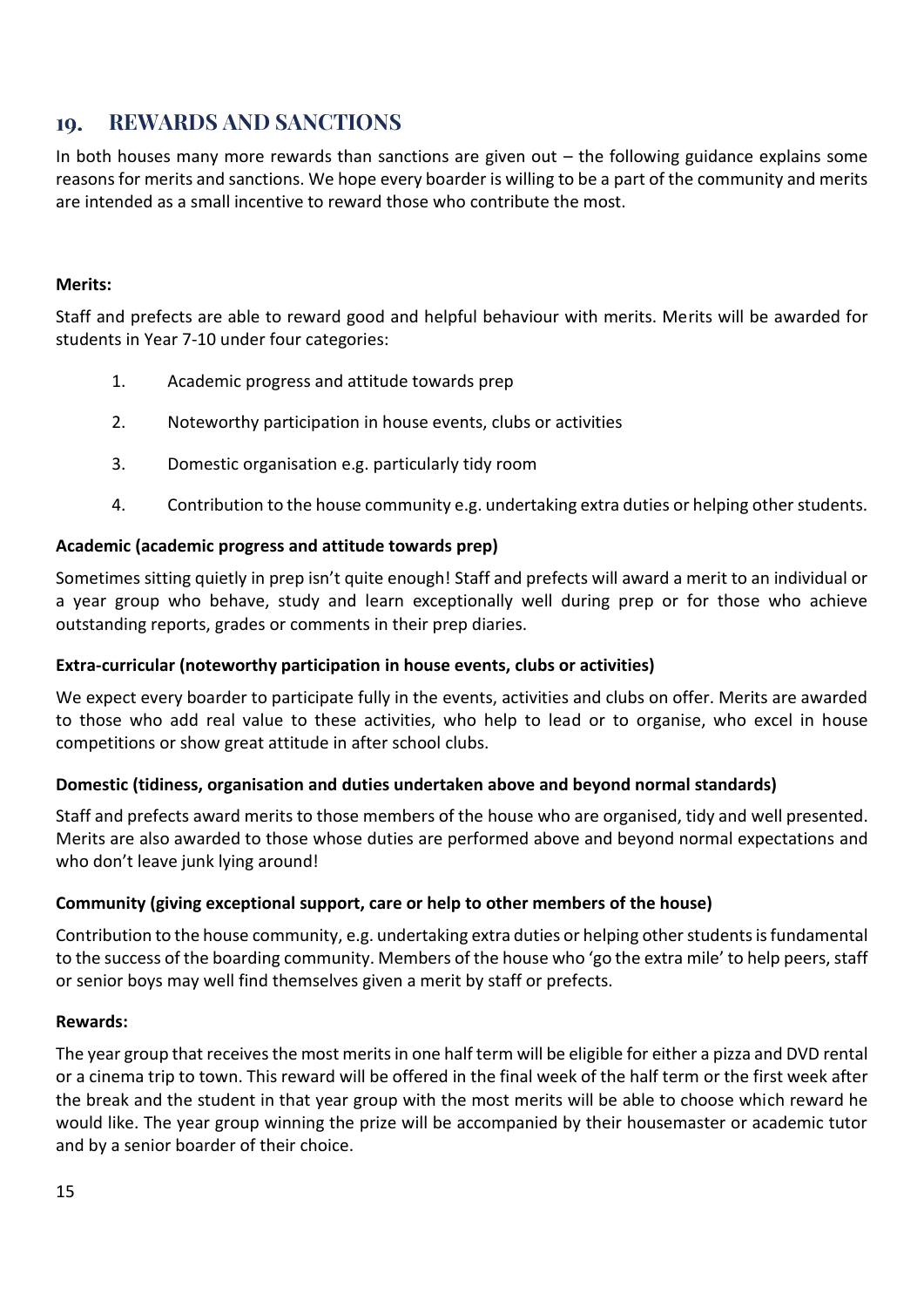Years 11-13 are rewarded differently. Their leadership and example often merit praise and encouragement. Where appropriate they are rewarded through such activities as shared trips to local restaurants, take-away pizza or film nights.

## **Room inspections:**

In addition to the merits and sanctions systems daily room inspections lead to half termly reward for the best individuals in each house. The tidiest group of boarders will get a special reward such as pizza night or similar. Matrons will communicate with Housemasters who the winning group is and keep a live record.

## **Contracts:**

In parallel with sanctions and rewards, boarders may be asked to sign additional contracts regarding their behaviour. This may add structure to their evenings and/or highlight particular behaviours that they must, or must not undertake. The purpose of a contract will always be to promote positive behaviour. Any boarder asked to agree to additional behavioural contracts will sign the contract showing their awareness and understanding of the conditions it contains, and their parents will be provided with a copy and/or involved in the conversations.

#### **Sanctions:**

All sanctions are recorded in the pastoral contact log. In addition, major sanctions are reviewed by the Headmaster. Exclusions are only undertaken by the Headmaster. Members of staff may issue any other proportionate sanction as they and the Housemaster feel appropriate following the behaviour policy.

#### **Major Sanctions**

Major sanctions for boarders include:

- **Permanent Exclusion** (permanent removal from School roll)
- **External Exclusion** (fixed period of time under parental supervision with no access to School site)
- **Internal (Boarding) Exclusion** (fixed period of time under supervision of School SLT and exclusion from circulation during boarding time)
- **Extended House Gating** (confined to boarding house with reduced permission for any activities lasting more than two days)
- **Extended Gating** (confined to site with reduced permission for off-site activities lasting more than a week)

## **Minor Sanctions**

Minor sanctions for boarders include:

- **Community Service** (a 15, 30 or 45 minute tariff undertaking chores in the house to the benefit of the whole community – for example kitchen cleaning, vacuum cleaning or waking up the house)
- **Early Report** (report to the Housemaster at 7.00 am changed and ready for the school day and wait outside his door)
- **Early to Bed** (the time of bed will be stipulated by the member of staff and boys will be required to be in their room, in bed, quiet with the lights off by the time given)
- **House Gating** (confined to boarding house with reduced permission for any activities lasting no more than two days)
- **Gating** (confined to site with reduced permission for off-site activities lasting no more than a week)
- **Extra prep** (additional time for personal study instead of social or recreational time)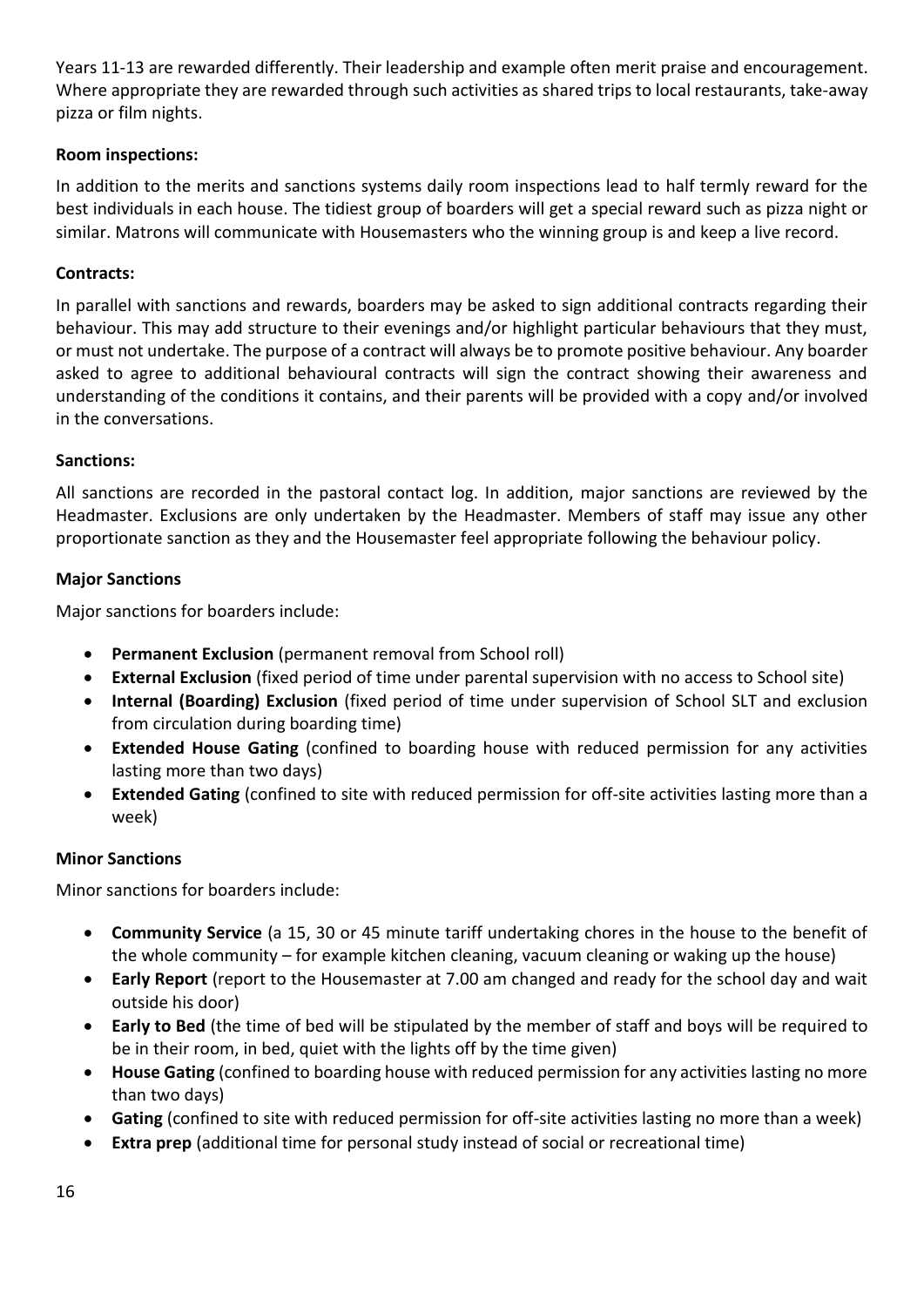• **Loss of electronic devices** (required to hand in all electronic devices in the evening for an agreed period of time)

Indicative guidance of misdemeanours and appropriate sanctions

The guidance below is the exclusive list of sanctions, but is only illustrative of the reasons why a sanction may be given.

| <b>Minor Sanction</b>         | <b>Examples of Misdemeanour</b>                            |
|-------------------------------|------------------------------------------------------------|
|                               | Not in school uniform at breakfast                         |
|                               | In house during the day without permission                 |
| Early to bed                  | Repeatedly late to prep                                    |
|                               | Repeatedly late to prayers                                 |
|                               | Repeatedly late to bed                                     |
| <b>Early Report</b>           | Out of bed after lights out without permission             |
|                               | Failure to fulfil house duty by end of day                 |
|                               | Late back from town                                        |
| Gated                         | Off site without permission                                |
|                               | Not signing out                                            |
|                               | Off site in a group less than three                        |
|                               | Involved in an altercation with another boy                |
| House gated                   | Misbehaving during club or activity                        |
|                               | Continuing to leave mess around the house despite warnings |
|                               | Rude or unacceptable behaviour                             |
|                               | Late to breakfast                                          |
|                               | Persistent misdemeanours or bad behaviour                  |
|                               | Failure to complete duties                                 |
| <b>Community Service</b>      | Causing nuisance, mess or inconvenience to others          |
|                               | Misbehaviour during clubs, trips or activities             |
|                               | Consistently messy room or social space                    |
|                               | Not working properly in prep                               |
| Extra Prep                    | Poor reports from academic staff                           |
|                               | Distracting others from prep                               |
| Loss of Electronic<br>Devices | Late to breakfast                                          |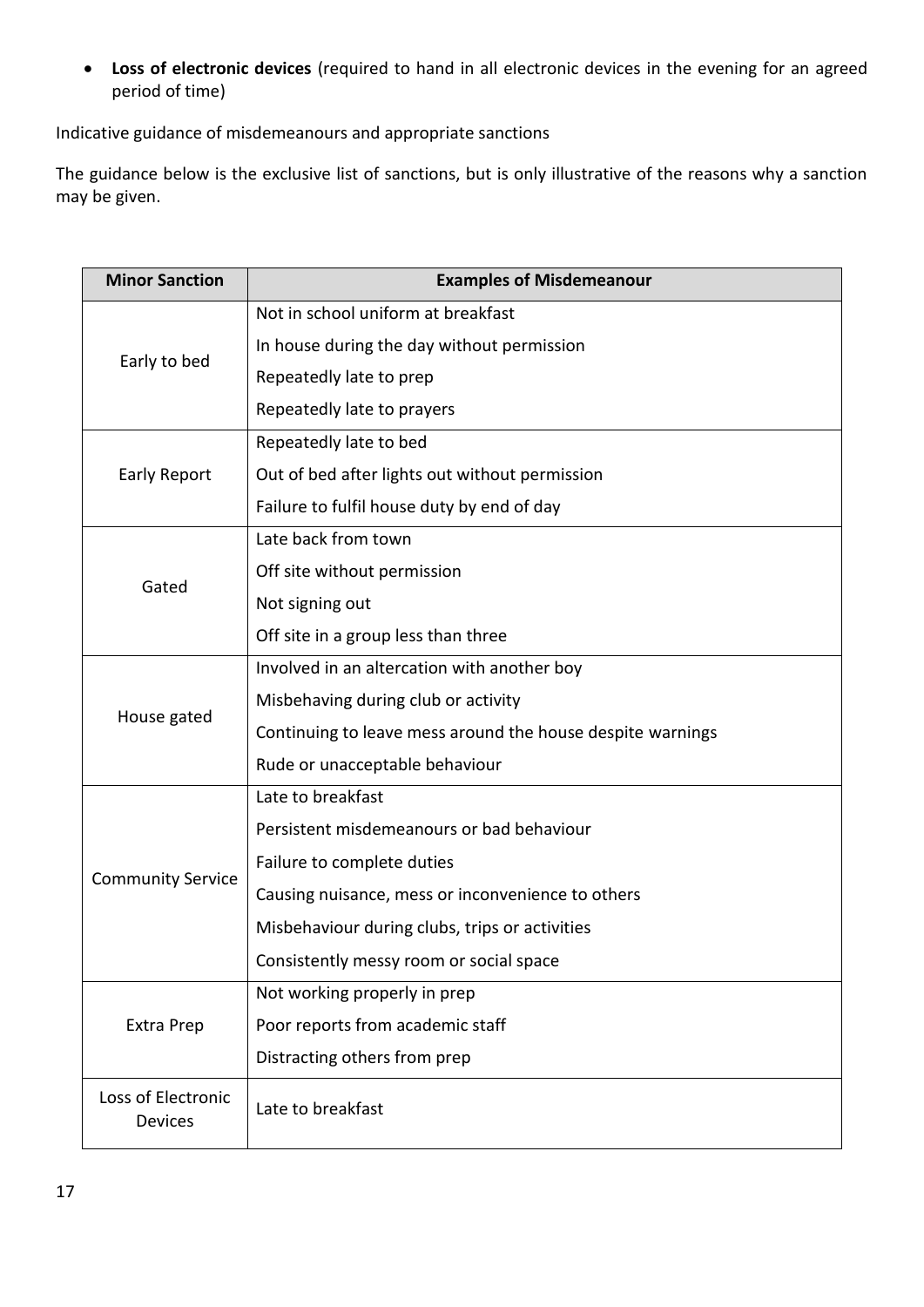| <b>Major Sanctions</b>                  | <b>Examples of Misdemeanour</b>                                                                                                                                                                               |
|-----------------------------------------|---------------------------------------------------------------------------------------------------------------------------------------------------------------------------------------------------------------|
| <b>Extended Gating</b>                  | Repeated abuse of signing out and off-site rules, or significant misbehaviour<br>off-site.                                                                                                                    |
| <b>Extended House</b><br>gating         | Sustained/ serious misbehaviour in clubs or activities or repeated<br>misbehaviour.                                                                                                                           |
| Internal (Boarding)<br><b>Exclusion</b> | Bullying, physical altercation, behaviour that significantly affects the well-<br>being or safety of another boarder or that repeatedly diminishes the<br>experience of other boarders.                       |
| <b>External Exclusion</b>               | In addition to whole School policy any behaviour in boarding that<br>substantially affects the well-being or safety of another boarder or<br>continually and significantly diminishes the boarding community. |
| Permanent<br>Exclusion                  | As per whole school policy.                                                                                                                                                                                   |

#### <span id="page-17-0"></span> **ACADEMIC PROGRESS** 20.

## **Homework:**

Preparation (prep) is set by all departments and the length and type of task may vary by year group. In the Boarding Houses we have one and a half hours' prep time each weekday evening. This is time we expect all boarders to engage in productively.

Prep time within the Boarding house should be sufficient for most boys in Key Stage 3 to complete all the tasks they are given, though some may need to do extra work on particularly difficult or interesting projects. There is opportunity for those who want it to continue studying quietly in the evening in both houses, and boys are welcome to take some work home with them at weekends.

Boys in Key Stage 4 will often have to do extra study in preparation for controlled assessment or as exam revision and those working towards AS and A levels at Key Stage 5 are expected to manage their work much more independently.

#### **Supervision:**

We have a three-tiered system ranging from full supervision, for the younger members of the house and those who are not exceeding target grades, to a more limited supervision for some senior boys who are on track to achieve their target GCSE and A-Level grades.

The A group are supervised all the time in the prep room, the B group work in a classroom with access to laptops but less supervision and the C group can work in their own rooms. Boarders are able to move between prep groups depending on their reports and feedback from their academic tutor, mentor, day school tutor and parents.

#### **Homework planners:**

All the boys in Years 7-11 are mentored academically by a member of staff and will have to get their homework planners checked by this member of staff each week. It is also our expectation that every boy in Years 7-11 brings their homework planner home each weekend for a parent to check and comment on if appropriate.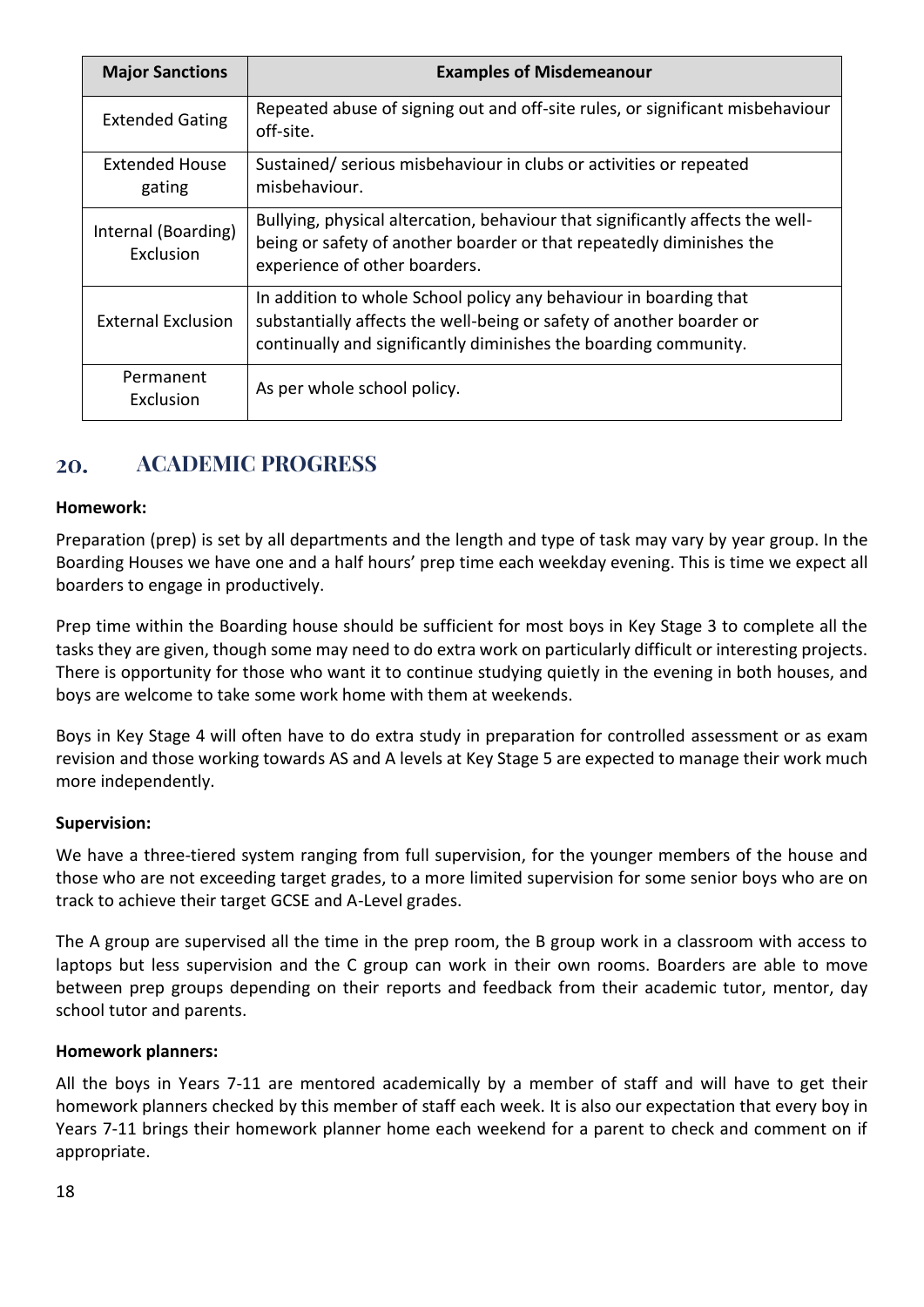#### **Parental responsibility:**

Most junior boarders will complete nearly all their homework in prep and need to bring only small amounts of work home at the weekends – nevertheless we ask parents to ensure that their son brings work home regularly so that it may be checked – this is the only way to ensure you are satisfied with the effort your son is putting into his work.

If your son does bring work home please make sure no books get left behind at the end of the weekend or holiday, as in the past this has been used as an excuse by boarders in the past for not completing work.

If there are any problems with prep or with progress in school both Housemasters are routinely in conversation with form tutors and reports are produced for each year group at least three times a year.

Any academic concerns should be directly addressed to Form Tutors and Housemasters will be informed of any additional support required in boarding (i.e. pairing an older boy with a younger boy for mentoring, catch up session with a member of staff or support with organisation).

The aim of this document is to give a comprehensive view of Boarding at Reading School. There may be areas of Boarding that are not covered that you would like to know about so it is recommended to direct any query to your Housemaster in the first instance for further clarification.